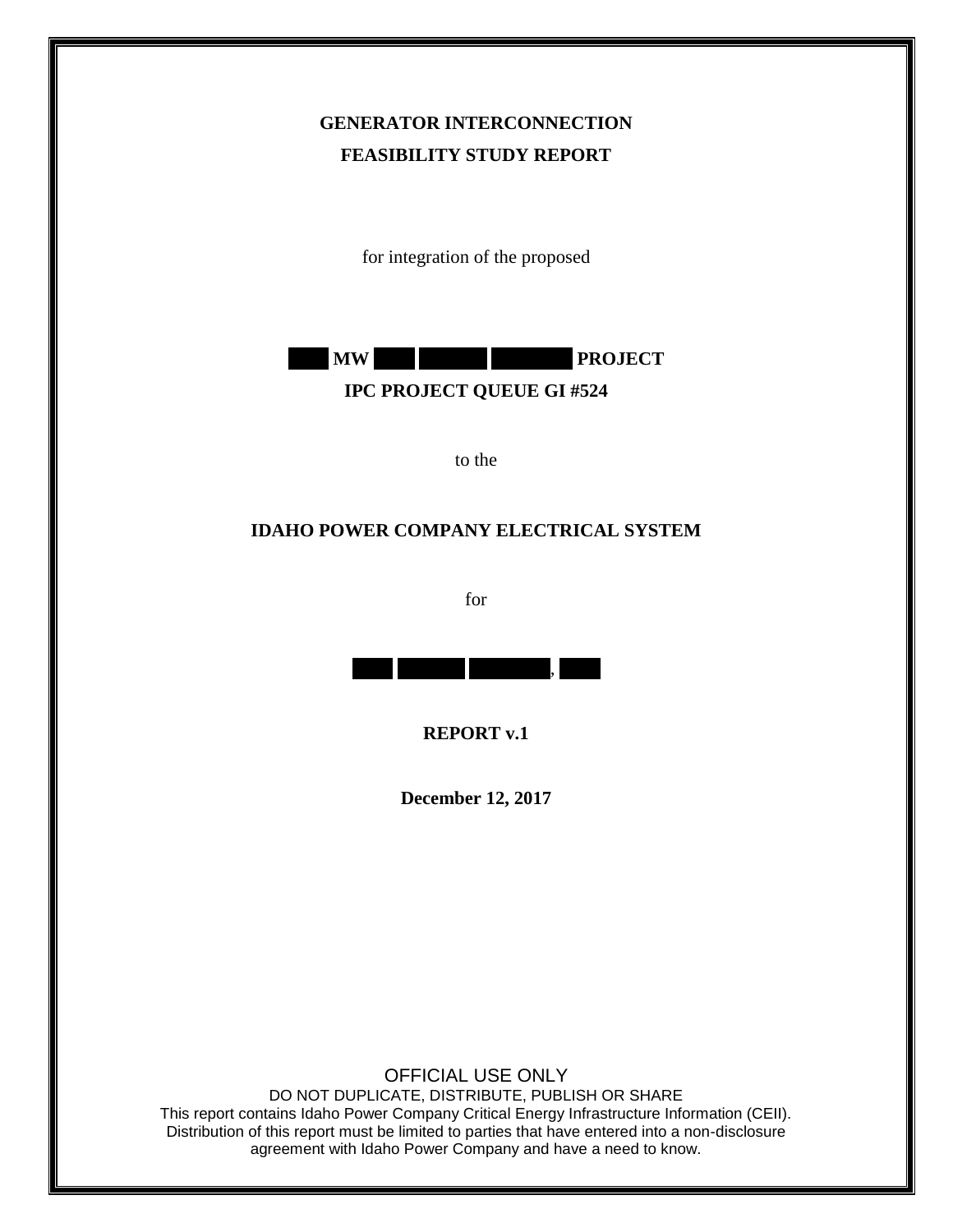# **Revision History**

| Date       | <b>Revision</b> | <b>Initials</b> | <b>Summary of Changes</b>                                 |
|------------|-----------------|-----------------|-----------------------------------------------------------|
| 12/11/2017 |                 |                 | MDH   Feasibility Study Report GI $#524 -$ Original issue |
| 12/12/2017 |                 |                 | MDH   Addressed Comments Received                         |

XXX XXX XXX Project Feasibility Study Report i

OFFICIAL USE ONLY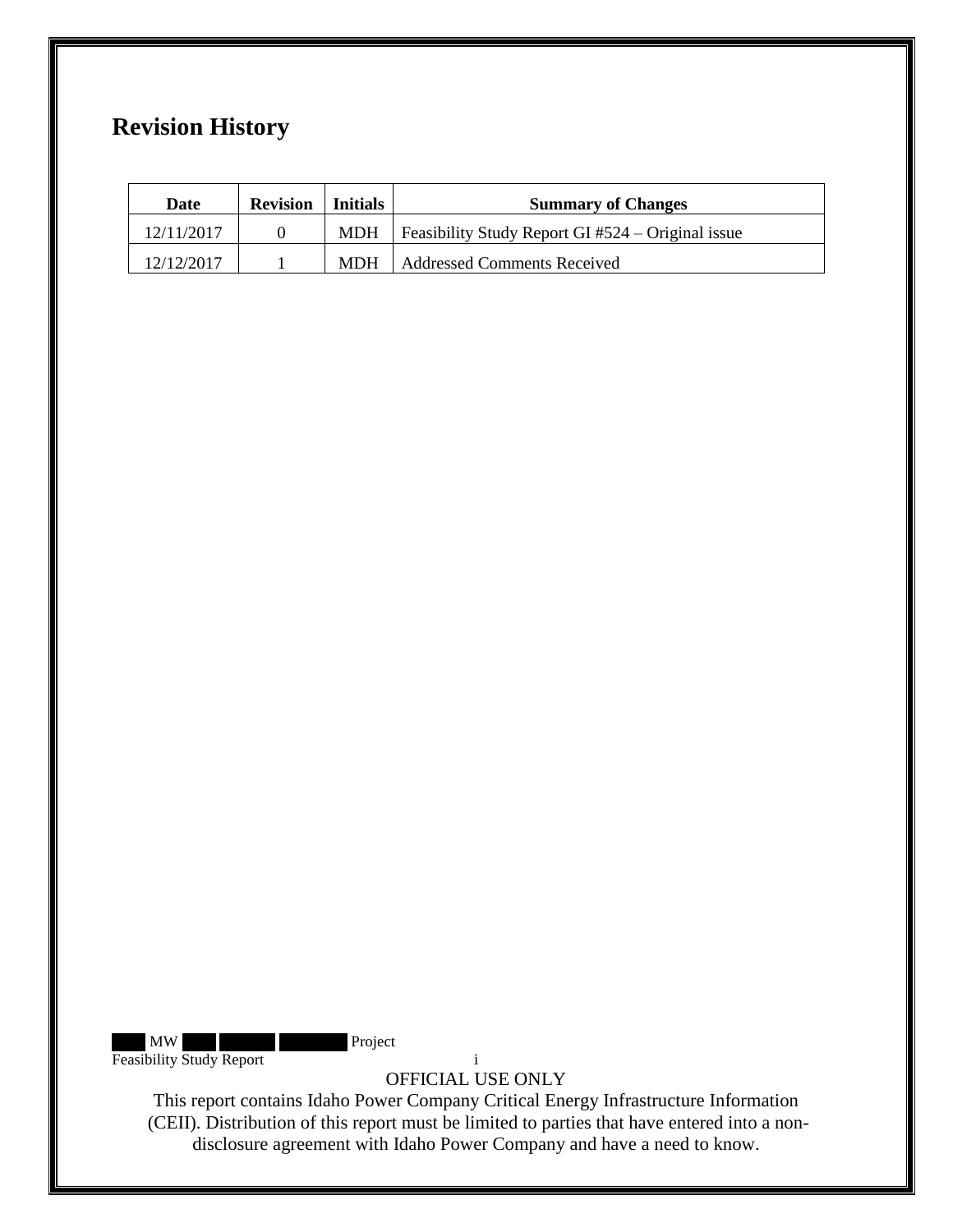# **Table of Contents**

| 1.0       |  |  |  |  |  |
|-----------|--|--|--|--|--|
| 2.0       |  |  |  |  |  |
| 3.0       |  |  |  |  |  |
| 4.0       |  |  |  |  |  |
| 5.0       |  |  |  |  |  |
| 5.1       |  |  |  |  |  |
| 5.2       |  |  |  |  |  |
| 5.3       |  |  |  |  |  |
| 5.4       |  |  |  |  |  |
| 5.5       |  |  |  |  |  |
| 5.6       |  |  |  |  |  |
| 6.0       |  |  |  |  |  |
| 6.1       |  |  |  |  |  |
| 6.2       |  |  |  |  |  |
| 6.3       |  |  |  |  |  |
| 7.0       |  |  |  |  |  |
| 8.0       |  |  |  |  |  |
|           |  |  |  |  |  |
| $A-1.0$   |  |  |  |  |  |
| $A-2.0$   |  |  |  |  |  |
| $A - 3.0$ |  |  |  |  |  |

MW Project Feasibility Study Report ii

OFFICIAL USE ONLY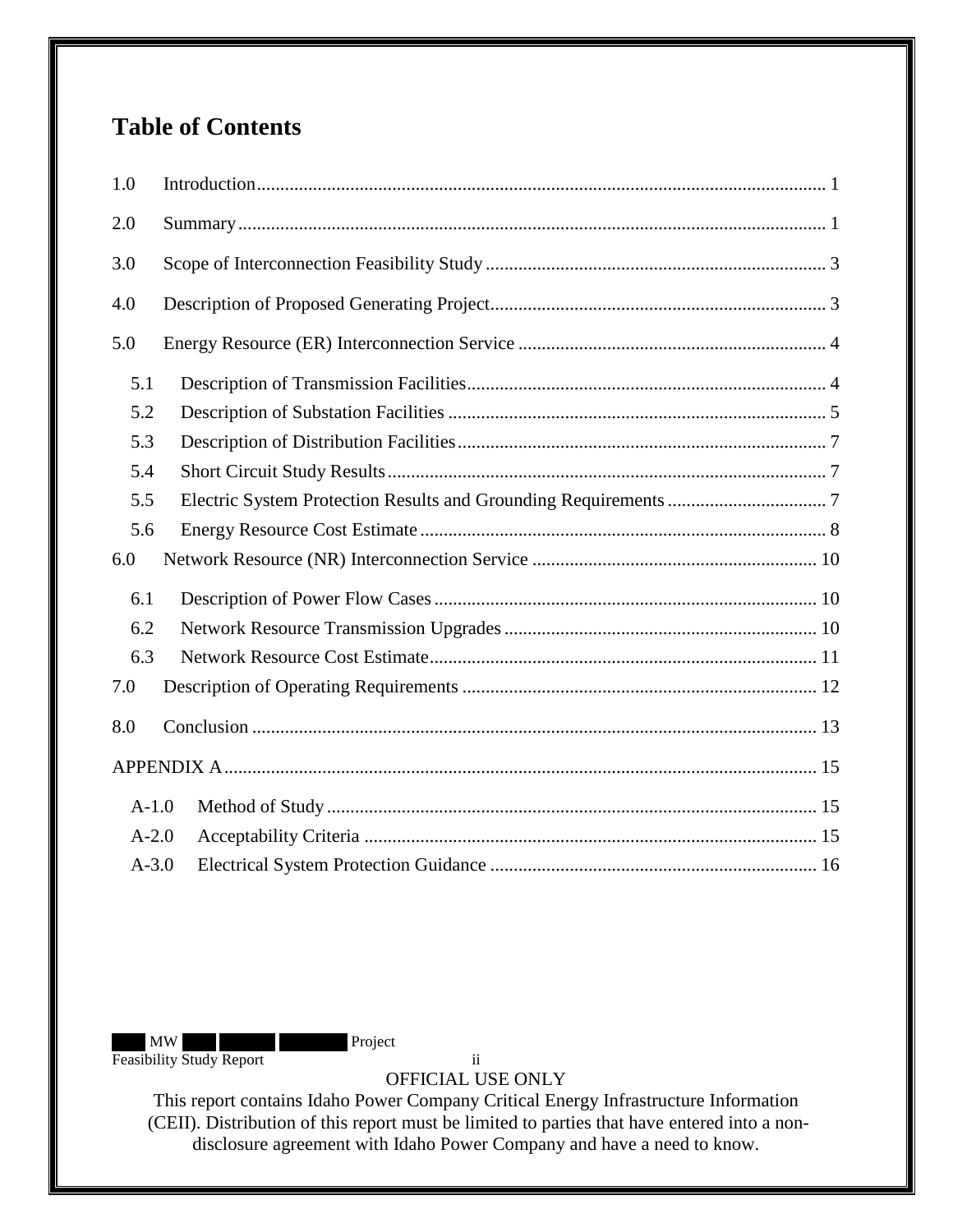# **List of Tables**

Table 1 1 [Table 2 Estimated GI #524 Project's Energy Resource Generation Interconnection Costs...........](#page-12-0) 9 [Table 3 Estimated GI #524 Project's Network Resource Generation Interconnection Costs](#page-15-1) ...... 12

# **List of Figures**

MW Project Feasibility Study Report iii

OFFICIAL USE ONLY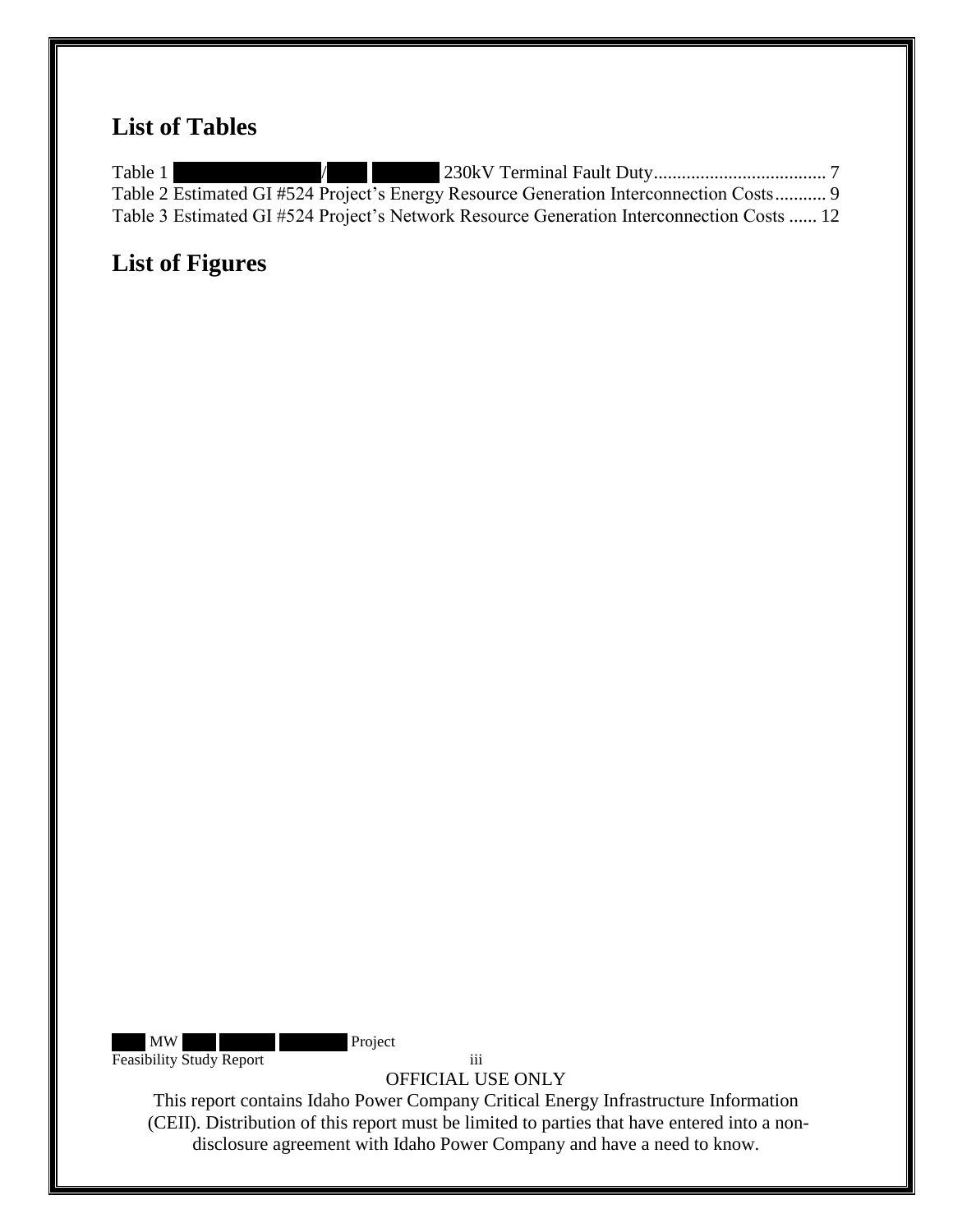#### <span id="page-4-0"></span>**1.0 Introduction**

has contracted with Idaho Power Company ("Transmission" Provider") to perform a Generator Interconnection Feasibility Study for the integration of the proposed XXX MW XXX XXXXX XXXXXX project (the Project). The Project location (~ coordinates XX<sup>o</sup>XX'XX.XX" N, -XXX<sup>o</sup>XX'XX.XX" W) is in Idaho Power Company's (IPC's) Capital/Southern Regions in Elmore County, Idaho. The Project is Generation Interconnect (GI) queue number 524 (GI #524). The Project has chosen in the Feasibility Study to be studied as both an Energy Resource (ER) Interconnection Service and a Network Resource (NR) Interconnection Service.

The Project has applied to connect to the Transmission Provider's transmission system for an injection of MW with a new 500/230kV interconnection on the jointly owned Idaho Power Company's (IPC's) and PacifiCorp's Midpoint-Hemingway 500kV line with a 230kV line/tie to IPC's 230kV station near Mountain Home, Idaho. The Project's Generation Point of Interconnection (POI) is assumed to be at this stations 230kV bus on the  $\frac{1}{1}$   $\frac{1}{1}$  & #2 230kV lines.

This report documents the basis for and the results of this Feasibility Study for the GI #524 Generation Interconnection Customer. The report describes the proposed project, the determination of project interconnection feasibility and estimated costs for integration of the Project to the Transmission Provider transmission system. This report satisfies the feasibility study requirements of the Idaho Power Tariff.

#### <span id="page-4-1"></span>**2.0 Summary**

The feasibility of interconnecting the XXX MW generation project to the Transmission Provider's transmission system with a 500/230kV interconnection to the Midpoint-Hemingway 500kV line with a 230kV line/tie to the  $\frac{230kV}{230kV}$  station was evaluated. This station is referred to as the  $\overline{X}$  XXXXXXXXX  $\overline{X}$  500/230kV station. The Project's Generation Point of Interconnection (POI) is assumed to be at the  $500/230$ kV station's 230kV bus on the #1  $& 42.230kV$  lines.

Power flow analysis indicated that interconnecting the XXX Project is feasible. With MW of generation (**REDACTED**) at the Project injected/delivered  $\sim$  MW at the POI.

The Project will be required to control voltage in accordance with a voltage schedule as provided by Idaho Power Grid Operations. And, GI #524 will be required to manage the real power output of the MW generation project at the Project's POI. Also, the installation of phasor measurement unit devices (PMU's) at the POI and maintenance costs associated with

MW Project Feasibility Study Report 1

OFFICIAL USE ONLY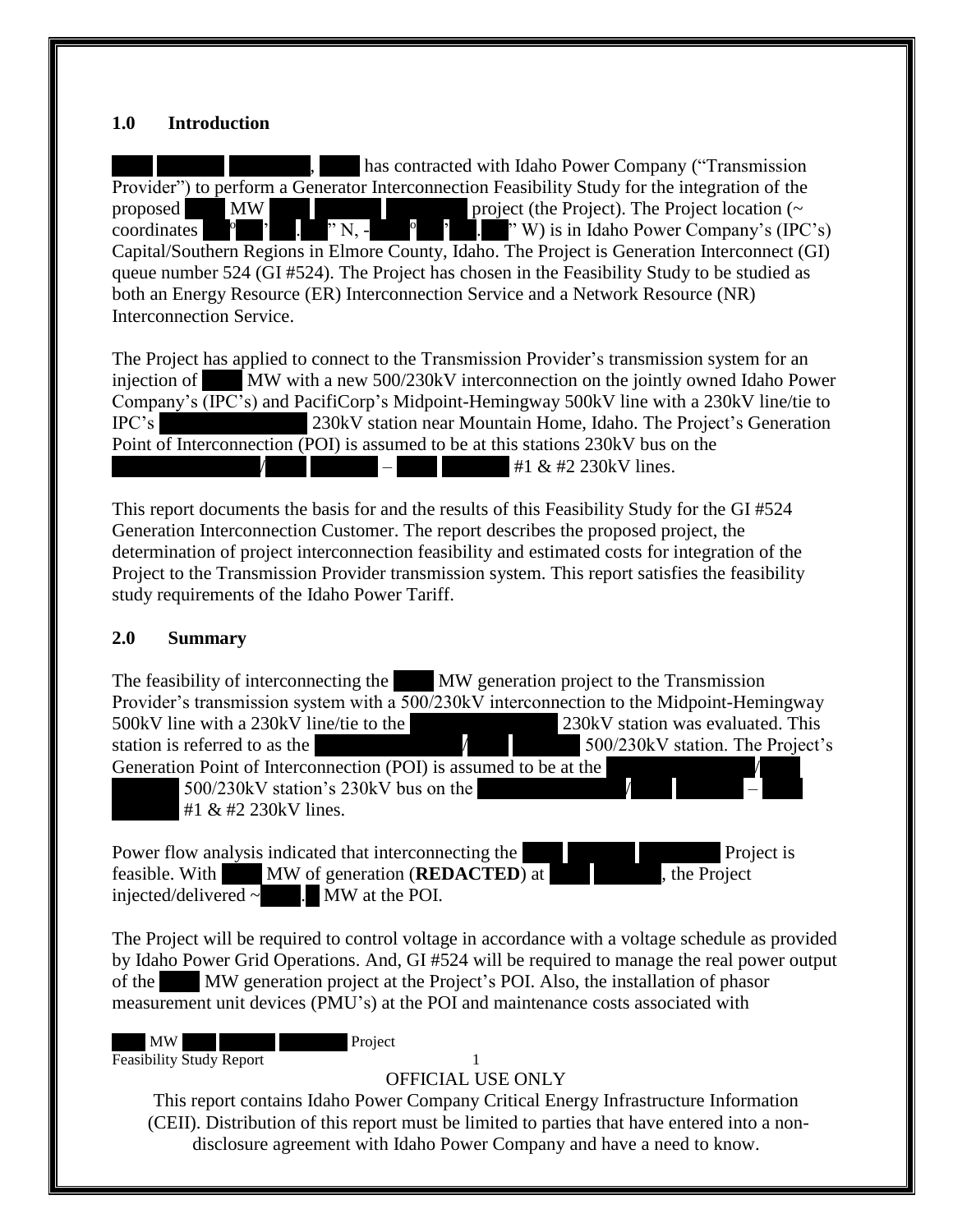communication circuits needed to stream PMU data will be required to be provided to interconnect GI  $#524$ . Also, it may be beneficial for  $\sim$  XXX for their own modeling compliance requirements to install additional PMU devices at XXX to to monitor the **REDACTED** generations sources (**REDACTED**) separately.

A Transmission System Impact Study is required to determine if any additional network upgrades are required to integrate this project into the IPCo transmission system and to evaluate system impacts (thermal, voltage, transient stability, reactive margin). Generator interconnection service (either as an Energy Resource or a Network Resource) does not in any way convey any right to deliver electricity to any specific customer or point of delivery.

The total "Energy Resource Interconnection Service" generation interconnection preliminary cost estimate to interconnect the XXX XXX XXX MW Project with a 500/230kV interconnection to the Midpoint-Hemingway 500kV line with a 230kV line/tie to the 230kV station is **\$80,730,000**. The cost estimate includes a new  $X/500/230$ kV station with a MVA 500/230kV transformer (4 single-phase transformers including spare), 500kV transmission lines to loop the Midpoint-Hemingway 500kV line in-and-out of the new station, a 230kV line to the station, required 500kV series compensation upgrades at Midpoint and Hemingway 500kV stations, and protection/control/communication equipment costs. Also, the cost estimate includes the cost of new Midpoint-Hemingway-Summer Lake 500kV Remedial Action Scheme with redundant communication to Hemingway and XXXXX 500kV Stations due to the addition of the XXXXXXXXXXX/XXX XXXXX 500kV

Station.

The total "Network Resource Interconnection Service" generation interconnection preliminary cost estimate to interconnect the XXX XXX XXX MW Project including identified Network Upgrades transmission improvements is **\$133,310,000**.

The cost estimate includes direct equipment and installation labor costs, indirect labor costs and general overheads, and a contingency allowance. These are cost estimates only and final charges to the customer will be based on the actual construction costs incurred. It should be noted that the preliminary cost estimates do not include the cost of the customer's owned equipment.

The following is for information purposes only and does not convey Transmission Service: GI #524 Project, with just the ER generation interconnection facilities, can deliver approximately  $\mathbf{M}\mathbf{W}$  ( $\mathbf{M}\mathbf{W}$   $\emptyset$  POI) on a firm basis into Transmission Provider's network load without any additional transmission improvements.

The Transmission Provider estimates it will require approximately 36 months to design, procure, and construct the facilities described in both the Energy Resource and Network Resource sections of this report following the execution of a Generation Interconnection Agreement. The

MW Project Feasibility Study Report 2

## OFFICIAL USE ONLY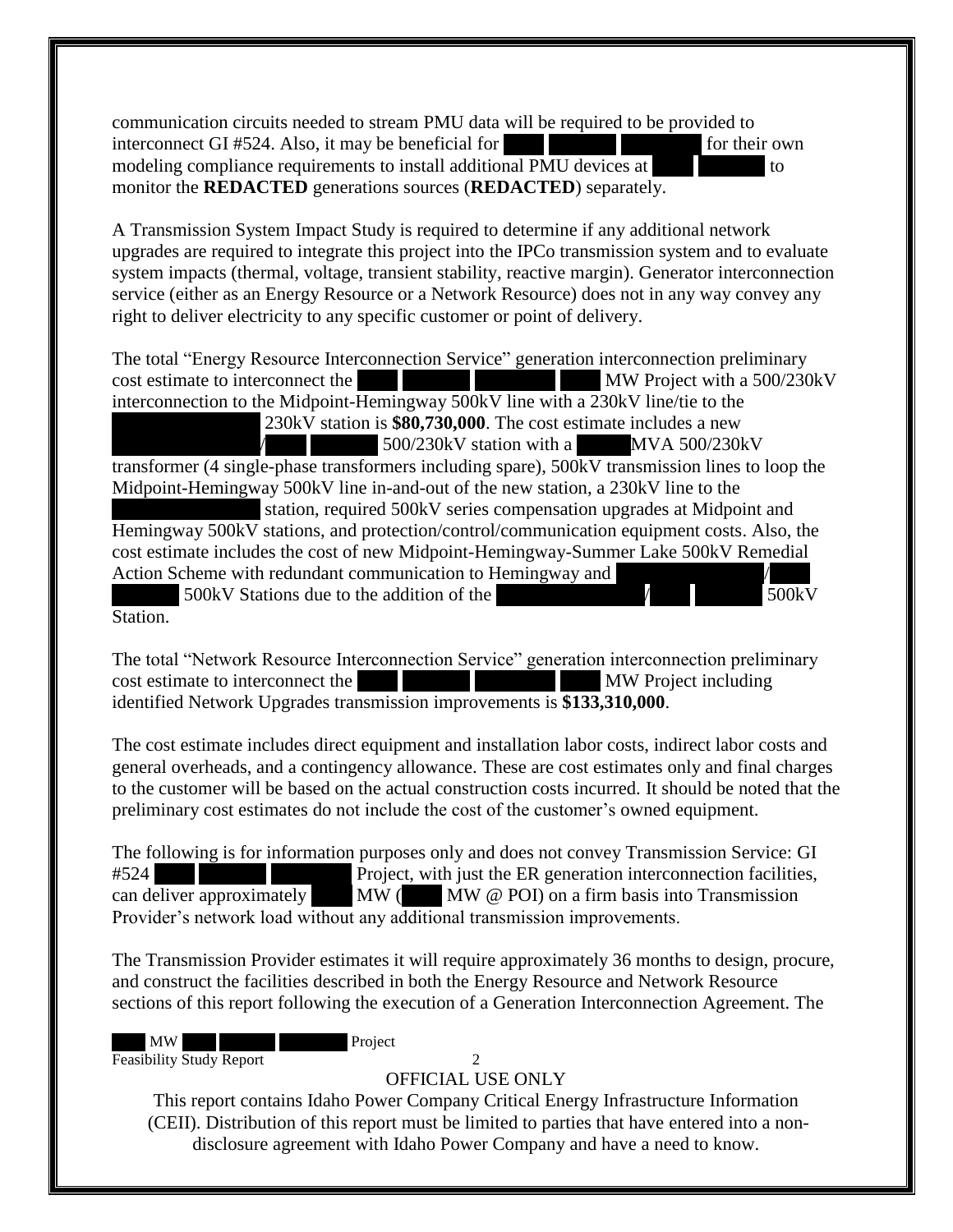schedule will be further developed and optimized during the Facility Study should the generation interconnection customer choose to move to that study phase of the interconnection process.

## <span id="page-6-0"></span>**3.0 Scope of Interconnection Feasibility Study**

The Interconnection Feasibility Study was done and prepared in accordance with the Transmission Provider's Standard Generator Interconnection Procedures to provide a preliminary evaluation of the feasibility of the interconnection of the proposed generating project to the Idaho Power system. As listed in the Interconnection Feasibility Study agreement, the Interconnection Feasibility Study report provides the following information:

- preliminary identification of any circuit breaker short circuit capability limits exceeded because of the interconnection;
- preliminary identification of any thermal overload or voltage limit violations resulting from the interconnection; and
- preliminary description and non-binding estimated cost of facilities required to interconnect the Large Generating Facility to the IPC System and to address the identified short circuit and power flow issues.

All other proposed Generation projects prior to this project in the Generator Interconnect queue were considered in this study**.** A current list of these projects can be found in the Generation Interconnection folder located on the Idaho Power web site at the link shown below:

## **[http://www.oatioasis.com/ipco/index.html.](http://www.oatioasis.com/ipco/index.html)**

## <span id="page-6-1"></span>**4.0 Description of Proposed Generating Project**

### **Assumptions:**

- New  $\angle$  XXXXXXXXXXXXX is the approximate coordinates ( $\overline{X}$ ,  $\overline{X}$ ,  $\overline{X}$ ,  $\overline{X}$ ,  $\overline{X}$ ,  $\overline{Y}$   $\overline{X}$ ,  $\overline{Y}$   $\overline{Y}$ ) to interconnect to the Midpoint-Hemingway 500kV line
- Point of Interconnection (POI):  $\angle$  /  $\angle$  +1  $&$  #2 230kV Lines (Assumed to be owned and constructed by
	- $\circ$  230kV Revenue Class Metering at  $\qquad \qquad \qquad \qquad$  on the  $+1 \& #2 230 \text{kV}$  Lines
		- o Approximately 21.0 miles Double Circuit (Circuits on Common Structure) Line with MCM ACSR "XXXX" Conductor
		- o With this proposed transmission line/conductor design, tripping of ~200MW of generation is assumed required for the N-1 loss of a
			- $\sim$  230kV circuit. The double-

MW Project Feasibility Study Report 3

## OFFICIAL USE ONLY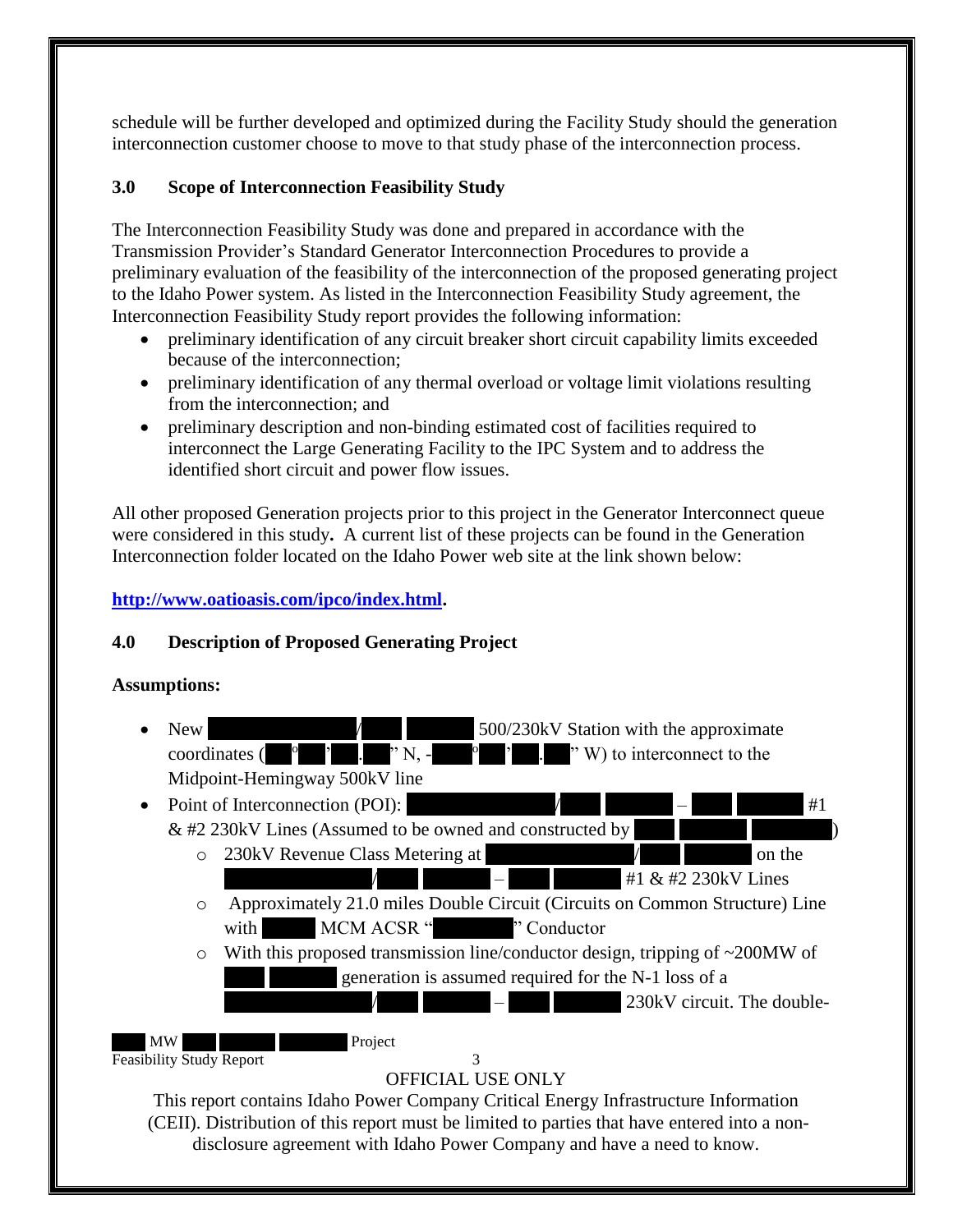

This Project's projected in-service date is December 31, 2020.

## <span id="page-7-0"></span>**5.0 Energy Resource (ER) Interconnection Service**

Energy Resource (ER) Interconnection Service allows the Interconnection Customer to connect its Generating Facility to Transmission Provider's transmission system and to be eligible to deliver electric output using firm or non-firm transmission capacity on an as available basis.

The Project has applied to connect to the Idaho Power transmission system for an injection of MW with a new 500/230kV interconnection on the jointly owned Idaho Power Company's and PacifiCorp's Midpoint – Hemingway 500kV line with a 230kV line/tie to IPC's 230kV station near Mountain Home, Idaho. The Project's Generation Point of Interconnection (POI) is assumed to be at this stations 230kV bus on the  $\#1 \& #2 230 \text{kV}$  lines. All generation projects in the area ahead of this project in the IPC generation queue and their associated transmission system improvements were modeled in a preliminary power flow analysis to evaluate the feasibility of interconnecting GI #524.

## <span id="page-7-1"></span>**5.1 Description of Transmission Facilities**

The Project has applied to connect to the Idaho Power transmission system for an injection of MW with a new 500/230kV interconnection on the jointly owned Idaho Power Company's and PacifiCorp's Midpoint-Hemingway 500kV line with a 230kV line/tie to IPC's 230kV station near Mountain Home, Idaho.

Preliminary power flow analysis indicated that interconnection of a MW injection with the 500/230kV interconnection to the Midpoint – Hemingway 500kV line considered in this study is feasible. With MW of generation (**REDACTED**) at the Project injected/delivered  $\sim$  MW at the POI. A Transmission System Impact Study will be required to determine the specific network upgrades required to integrate the full project output of  $\blacksquare$  MW. Listed below are the required

transmission facilities to interconnect the Project:

MW Project Feasibility Study Report 4

## OFFICIAL USE ONLY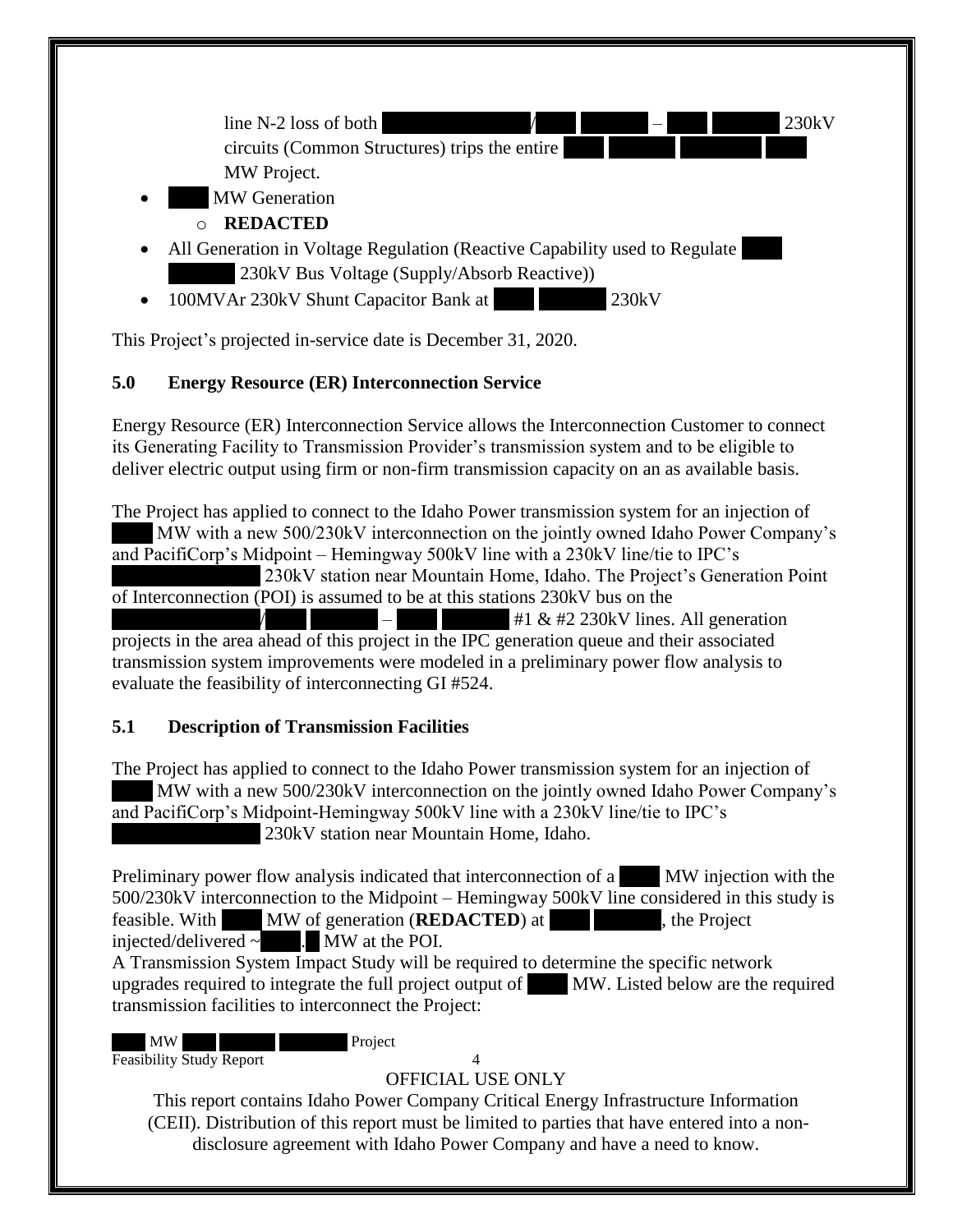#### **Transmission Interconnection Facilities:**

- Two  $\sim$ 0.75-mile 500kV Lines with 3 x MCM ACSR "X" Conductor (Loop In-and-Out off the Midpoint-Hemingway 500kV Line to create  $\blacksquare$  - Midpoint and Hemingway 500kV Lines)
- One  $\sim$  0.5-mile 230kV Line with 2 x MCM ACSR "X" Conductor  $230 \text{ kV}$  Line)

## <span id="page-8-0"></span>**5.2 Description of Substation Facilities**

The proposed interconnection of GI #524 Project to the Midpoint – Hemingway 500kV line will require a new  $\frac{1}{\sqrt{1.500/230kV}}$  station near IPC's existing  $230kV$  station with a  $230kV$  tie/line to IPC's  $230kV$ station. The proposed MVA 500/230kV (4 single-phase transformers including spare) is assumed to be identical to IPC's existing Hemingway500/230kV transformer. See  $300/230$ kV and  $230$ kV Station

descriptions below.

The Midpoint-Hemingway 500kV line series compensation due to the existing 67 Ohms Midpoint 500kV series capacitor is just less than 96% series compensated. Splitting this line approximately in half due to the addition of the  $\overline{X}$  XXX  $\overline{X}$  500kV station requires the series compensation to be replaced. For the Feasibility Study, it was determined to compensate the two new  $500kV$  lines (Midpoint –  $X = \begin{cases} 500 \text{kV} & \text{Hemingway} \\ 500 \text{kV} & \text{to approximately} \end{cases}$  $\overline{65\%}$  by installing 22.5 Ohms 500kV series capacitors ( $\sim$ 1/3 of original bank) at Midpoint and Hemingway 500kV stations. And, installing the remaining 22.5 Ohms 500kV series capacitor also at Hemingway 500kV in the Hemingway – Summer Lake 500kV line. For line switching and to keep single-pole switching enable on the new Hemingway  $500kV$ line, it was determined to move one of the existing 110MVAr 500kV shunt reactors at Midpoint to Hemingway and install it with a neutral reactor. See Midpoint and Hemingway 500kV Station descriptions below.

Due to the addition of the  $\frac{1}{2}$  XXXXX Station and the creation of two new line segments Midpoint –  $\frac{1}{2}$  XXXXXX and Hemingway – 500kV, a new or significantly upgraded Midpoint-Hemingway-Summer Lake 500kV Remedial Action Scheme (RAS) with redundant communication to Hemingway and  $\overline{X}$   $\overline{X}$  500kV Stations will be required.

MW Project Feasibility Study Report 5

OFFICIAL USE ONLY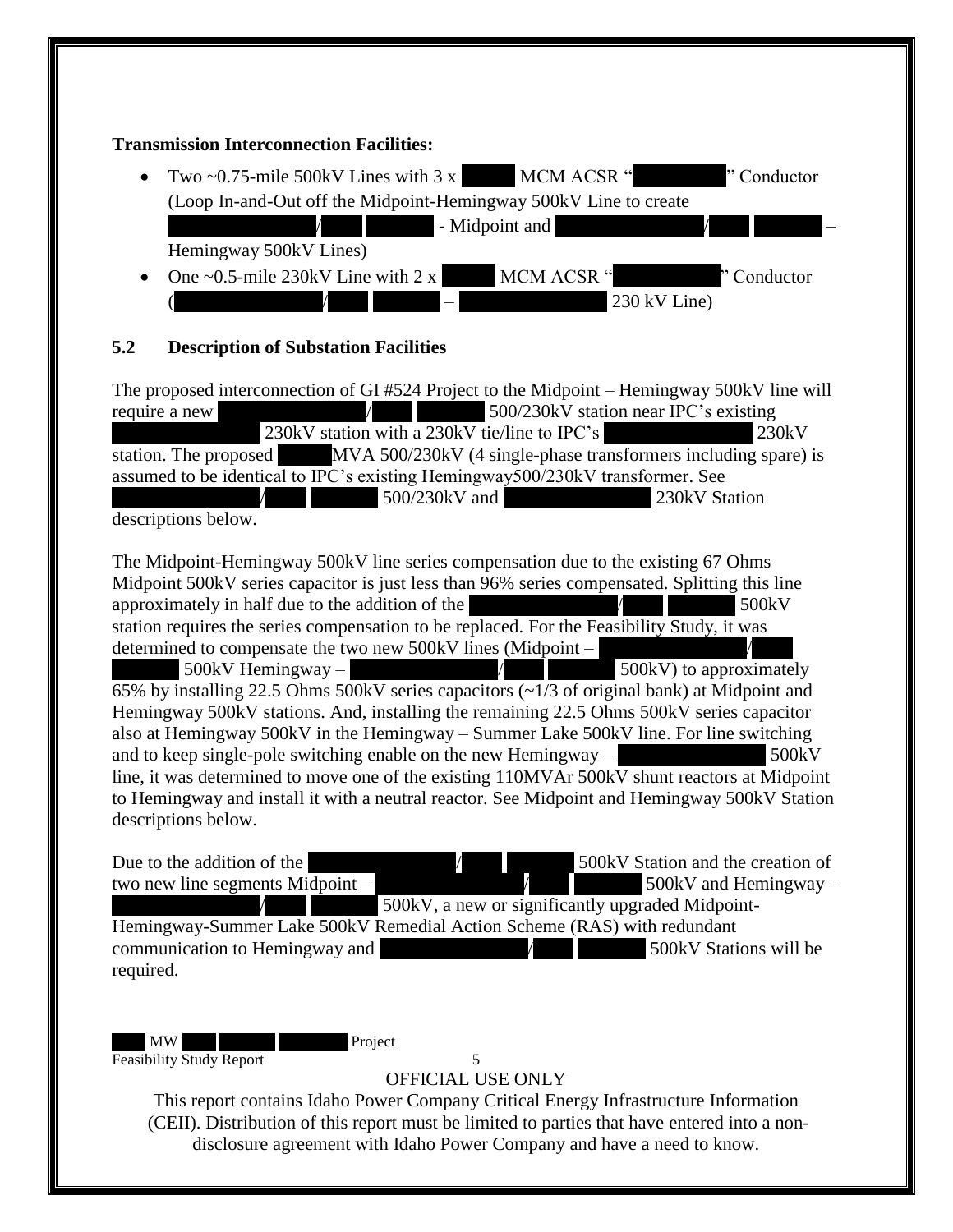The actual station layouts and detailed equipment requirements will be determined in the Facility Study should the interconnection customer choose to move to that study phase of the interconnection process. Listed below are the required substation facilities to interconnect the Project:

## **Substation Interconnection Facilities:**

MW Project Feasibility Study Report 6 OFFICIAL USE ONLY This report contains Idaho Power Company Critical Energy Infrastructure Information (CEII). Distribution of this report must be limited to parties that have entered into a nondisclosure agreement with Idaho Power Company and have a need to know. **New XXXXXXXXXXX/XXX XXXXX 500/230kV Station:** • 3-position 500kV Ring Bus laid-out in a breaker-and-half scheme expandable to include two future 500kV line terminals (Gateway West) o XXXXXXXXXXX/XXX XXXXX – Midpoint 500kV Line Terminal  $\sqrt{\phantom{a}}$  – Hemingway 500kV Line Terminal o XXXXXXXXXXX/XXX XXXXX XXXXMVA 500/230kV Transformer • 4-position 230kV Ring Bus  $\sqrt{$  –  $\frac{1}{x}$  +1 230kV Line Terminal  $\sqrt{230kV}$  and  $\sqrt{4}$  and  $\sqrt{4}$  and  $\sqrt{4}$  and  $\sqrt{4}$  and  $\sqrt{4}$  and  $\sqrt{4}$  and  $\sqrt{4}$  and  $\sqrt{4}$  and  $\sqrt{4}$  and  $\sqrt{4}$  and  $\sqrt{4}$  and  $\sqrt{4}$  and  $\sqrt{4}$  and  $\sqrt{4}$  and  $\sqrt{4}$  and  $\sqrt{4}$  and  $\sqrt{4}$  and  $\sqrt{230kV}$  –  $\sqrt{230kV}$  230kV Line Terminal o XXXXXXXXXXX/XXX XXXXX XXXXMVA 230/500kV Transformer  $MVA$  500/230kV Transformer (4-1 $\Phi$ Transformers assumed to be identical to the Hemingway 500/230kV Transformer) • 230kV Revenue Class Metering on the  $#1 & 42 230$ kV Lines **XXXXXXXXXXX 230kV Station:** • New  $230kV$  Line Terminal ( 230kV Line) **Midpoint 500kV Station:** • Replace Midpoint C506 67 Ohms 500kV MVA Series Capacitor with a new 22.5 Ohms 500kV MVA Series Capacitor (~ 61% Series Compensation) • Remove Midpoint L508 500kV 110MVAr Shunt Reactor **Hemingway 500kV Station**: • New 22.5 Ohms  $500kV$  MVA Series Capacitor in the Hemingway –  $\frac{1}{\sqrt{1-\frac{1}{\sqrt{1-\frac{1}{\sqrt{1-\frac{1}{\sqrt{1-\frac{1}{\sqrt{1-\frac{1}{\sqrt{1-\frac{1}{\sqrt{1-\frac{1}{\sqrt{1-\frac{1}{\sqrt{1-\frac{1}{\sqrt{1-\frac{1}{\sqrt{1-\frac{1}{\sqrt{1-\frac{1}{\sqrt{1-\frac{1}{\sqrt{1-\frac{1}{\sqrt{1-\frac{1}{\sqrt{1-\frac{1}{\sqrt{1-\frac{1}{\sqrt{1-\frac{1}{\sqrt{1-\frac{1}{\sqrt{1-\frac{1}{\sqrt{1-\frac{1}{\sqrt{1-\frac{1}{\sqrt{1-\frac{1}{\sqrt{1-\frac{1$ • Re-install Midpoint L508 500kV 110MVAr Shunt Reactor with Neutral Reactor on the  $H$ emingway –  $\frac{1}{\sqrt{3}}$  /  $\frac{1}{\sqrt{3}}$  500kV Line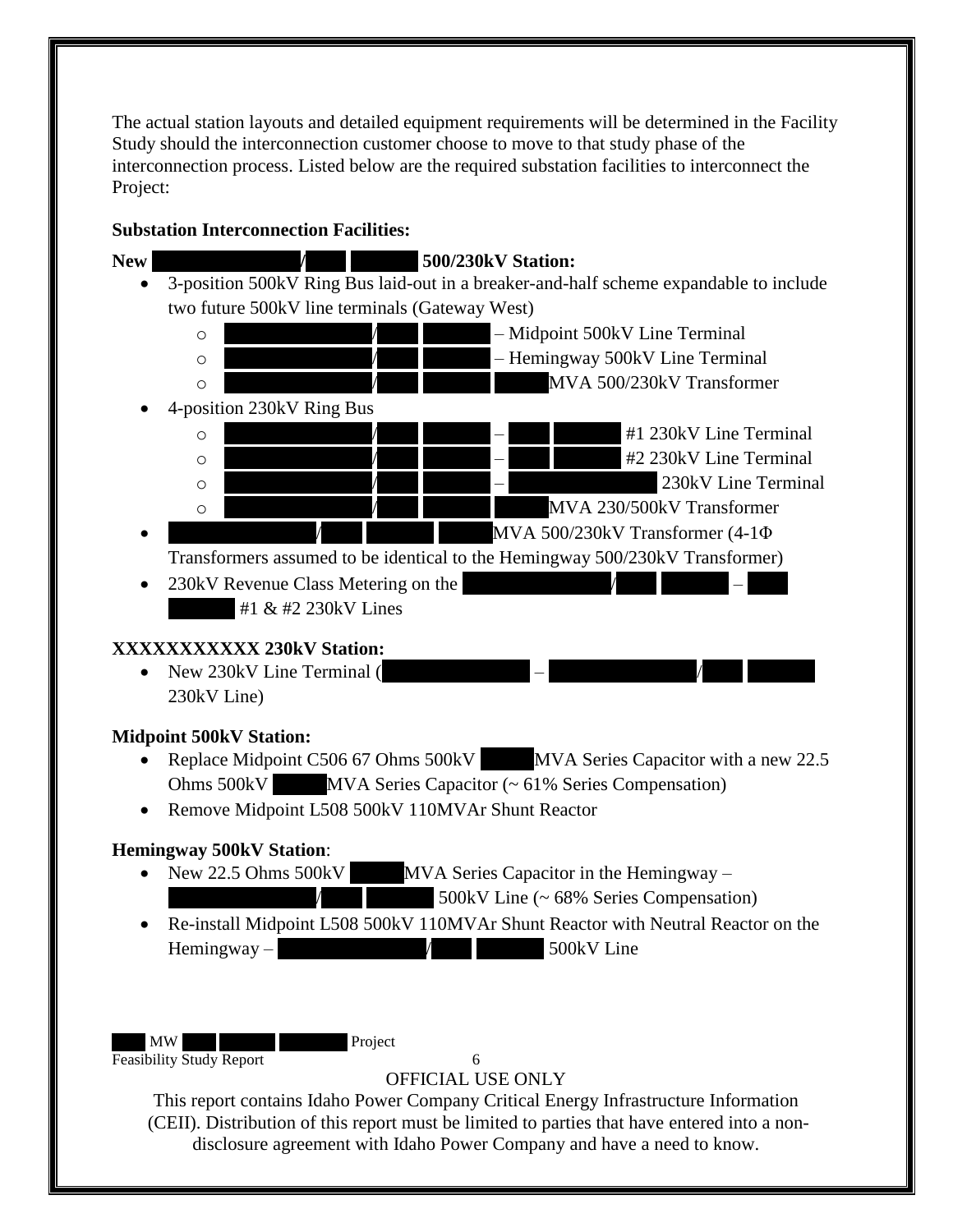• New 22.5 Ohms  $500kV$  MVA Series Capacitor in the Hemingway – Burns – Summer Lake 500kV Line (~ 70% Series Compensation including Burns Series Compensation)

## **Midpoint-Hemingway-Summer Lake 500kV RAS:**

• New Midpoint-Hemingway-Summer Lake 500kV Remedial Action Scheme with redundant communication to Hemingway and  $\sim$   $\frac{1}{2}$   $\frac{1}{2}$  500 kV Stations due to the addition of the  $\overline{X}$   $\overline{X}$   $\overline{X}$  500kV Station and the creation of two new line segments Midpoint  $500kV$  and Hemingway –  $\overline{X}$  /  $\overline{X}$  500kV.

## <span id="page-10-0"></span>**5.3 Description of Distribution Facilities**

No distribution facilities are directly impacted by this project.

## <span id="page-10-1"></span>**5.4 Short Circuit Study Results**

<span id="page-10-3"></span>Studies indicate that there is adequate load and short circuit interrupting capability on the Transmission Provider's existing 500kV and 230kV breakers to serve this project. GI #524

Project's short circuit study results are shown in the following table:

| Table 1 |                |       | 230kV Terminal Fault Duty |          |          |  |
|---------|----------------|-------|---------------------------|----------|----------|--|
|         |                |       | $POI =$                   | 230kV    |          |  |
|         |                |       | <b>SLG</b>                | $L-L$    | 3PH      |  |
|         | Existing (     | 230kV | 9.66 kA                   | 9.58 kA  | 11.06 kA |  |
|         | With GI $#524$ |       | 19.70 kA                  | 16.90 kA | 19.50 kA |  |

## <span id="page-10-2"></span>**5.5 Electric System Protection Results and Grounding Requirements**

For 230kV line protection, the Transmission Provider's System Protection Department utilizes permissive and line differential protection schemes integrated with our existing digital communication infrastructure. Digital communication infrastructure will be required for the new  $\begin{array}{|c|c|c|c|c|}\n\hline\n\hline\n\hline\n\end{array}$  +1 & #2 230kV lines. It is strongly recommended that the  $\overline{X}$  /  $\overline{X}$  +1  $\&$  #2 230kV lines be constructed with an optical ground wire (OPWG) digital communication circuits for system protection and communication.

Grounding requirements and acceptability criteria are found in Appendix A.

MW Project Feasibility Study Report 7

## OFFICIAL USE ONLY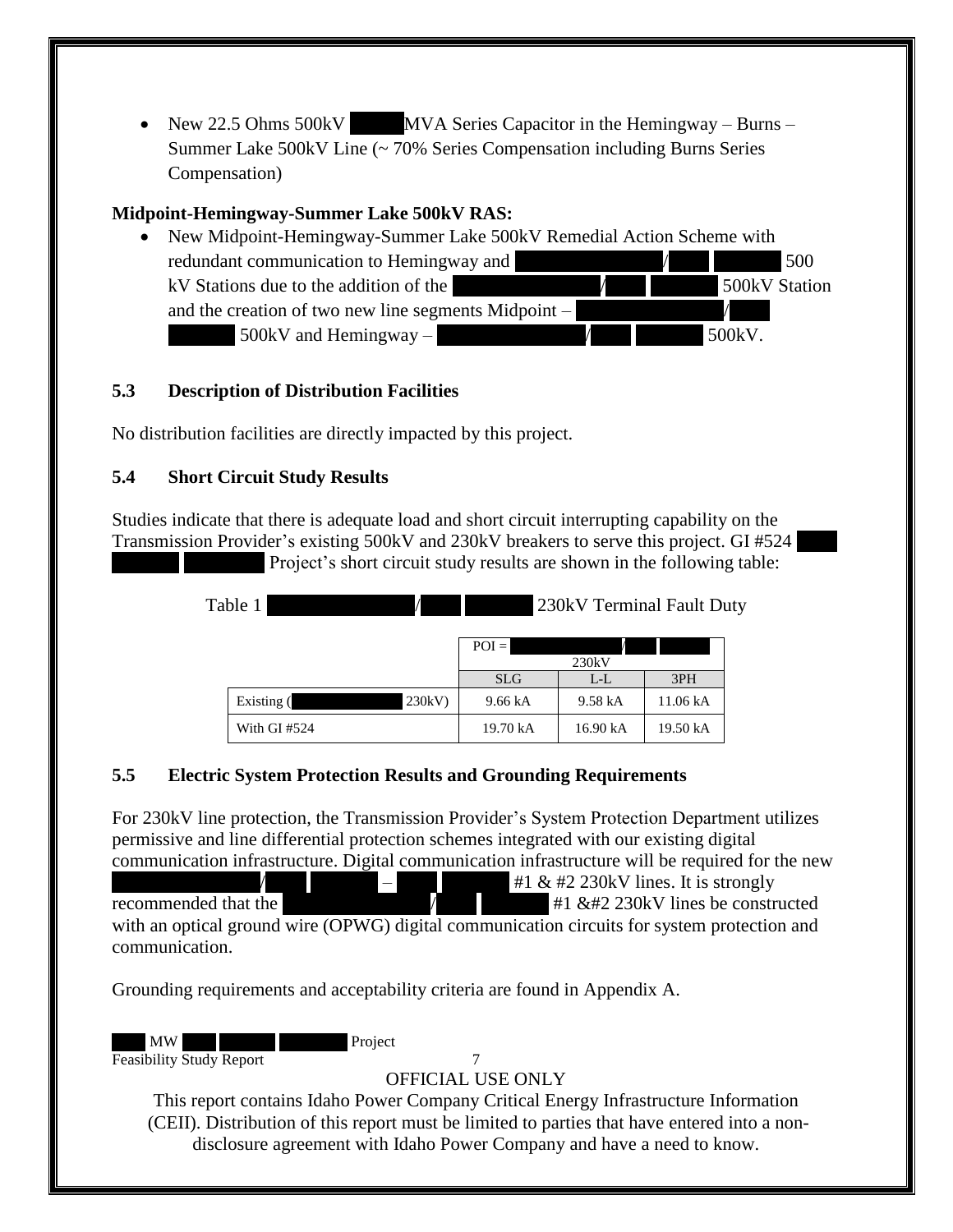## <span id="page-11-0"></span>**5.6 Energy Resource Cost Estimate**

In Table 2 below is a summary of the generation interconnection facilities and conceptual costs required to interconnect the GI #524 Project to the Transmission Provider's transmission system as an Energy Resource.

| <b>Direct Assigned</b>                                                                                                                                                                     | Cost         |
|--------------------------------------------------------------------------------------------------------------------------------------------------------------------------------------------|--------------|
| #1 & #2<br><b>230kV Line Terminals</b><br>Line Protection and Control, Metering, Communication, etc.                                                                                       | \$1,750,000  |
| <b>Network Upgrade</b>                                                                                                                                                                     | Cost         |
| <b>Transmission Lines</b><br>Two 0.75-mile 500kV Lines (Midpoint – Hemingway 500kV Loop in-<br>and-out)                                                                                    | \$3,000,000  |
| <b>Transmission Line</b><br>One 0.5-mile 230kV Line (<br>Tie)                                                                                                                              | \$700,000    |
| 500/230kV Station<br>Add new $500/230$ kV Station with a $500/230$ kV MVA - 4-1 $\Phi$<br>Transformers                                                                                     | \$32,250,000 |
| 230kV Station<br>Add 230kV Line Terminal                                                                                                                                                   | \$1,000,000  |
| <b>Midpoint 500kV Station</b><br>Replace Midpoint C506 67 Ohms MVA Series Capacitor with a<br>new 22.5 Ohms 500kV MVA Series Capacitor<br>Remove Midpoint L508 500kV 110MVAr Shunt Reactor | \$6,100,000  |
| <b>Hemingway 500kV Station</b><br>Add new 22.5 Ohms 500kV<br><b>MVA Series Capacitor (Hemingway</b><br>500kV)<br>Re-install 500kV 110MVAr Shunt Reactor (Hemingway -<br>500kV)             | \$16,000,000 |

MW Project Feasibility Study Report 8

OFFICIAL USE ONLY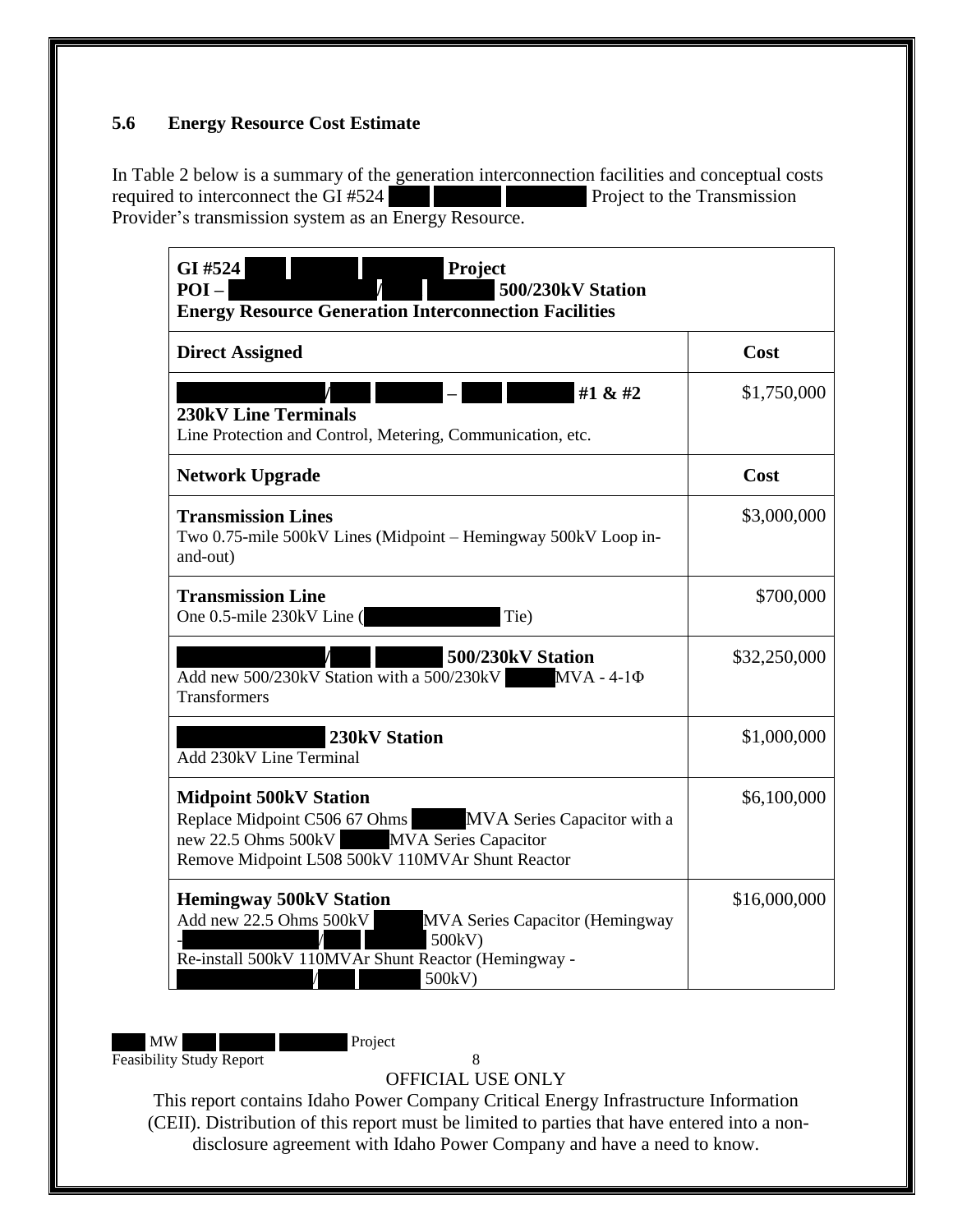| Add new 22.5 Ohms 500kV<br><b>MVA Series Capacitor (Hemingway</b><br>-Summer Lake 500kV)                                                                                                                                                          |              |
|---------------------------------------------------------------------------------------------------------------------------------------------------------------------------------------------------------------------------------------------------|--------------|
| Midpoint-Hemingway-Summer Lake 500kV RAS<br>New Midpoint-Hemingway-Summer Lake 500kV Remedial Action<br>Scheme due to the addition of the<br>500kV Station and the creation of two new line segments Midpoint –<br>500kV and Hemingway -<br>500kV | \$500,000    |
| Subtotal                                                                                                                                                                                                                                          | \$61,300,000 |
| Contingencies $(\sim 20\%)$                                                                                                                                                                                                                       | \$12,260,000 |
| <b>Subtotal</b>                                                                                                                                                                                                                                   | \$73,560,000 |
| Overheads $(-9.75%)$                                                                                                                                                                                                                              | \$7,170,000  |
| <b>Energy Resource – Total Estimated Cost</b>                                                                                                                                                                                                     | \$80,730,000 |

<span id="page-12-0"></span>Table 2 Estimated GI #524 Project's Energy Resource Generation Interconnection Costs

The cost estimate includes direct equipment and installation labor costs, indirect labor costs and general overheads, and a contingency allowance. These are cost estimates only and final charges to the customer will be based on the actual construction costs incurred. It should be noted that the preliminary cost estimates do not include the cost of the customer's owned equipment.

The following is for information purposes only and does not convey Transmission Service: GI #524 Project, with just the ER generation interconnection facilities, can deliver approximately  $\mathbf{M}\mathbf{W}$  ( $\mathbf{M}\mathbf{W}$   $\emptyset$  POI) on a firm basis into Transmission Provider's network load without any additional transmission improvements. Limited by the summer emergency overload of the Rattlesnake – Dram 230kV line for loss of the  $500/230$ kV station (Breaker Failure). Loss of the  $500/230$ kV MVA transformer is the next limiting

contingency with very similar results.

The Transmission Provider estimates it will require approximately 36 months to design, procure, and construct the facilities described in the Energy Resource section of this report following the execution of a Generation Interconnection Agreement. The schedule will be further developed and optimized during the Facility Study should the generation interconnection customer choose to move to that study phase of the interconnection process.

MW Project Feasibility Study Report 9

OFFICIAL USE ONLY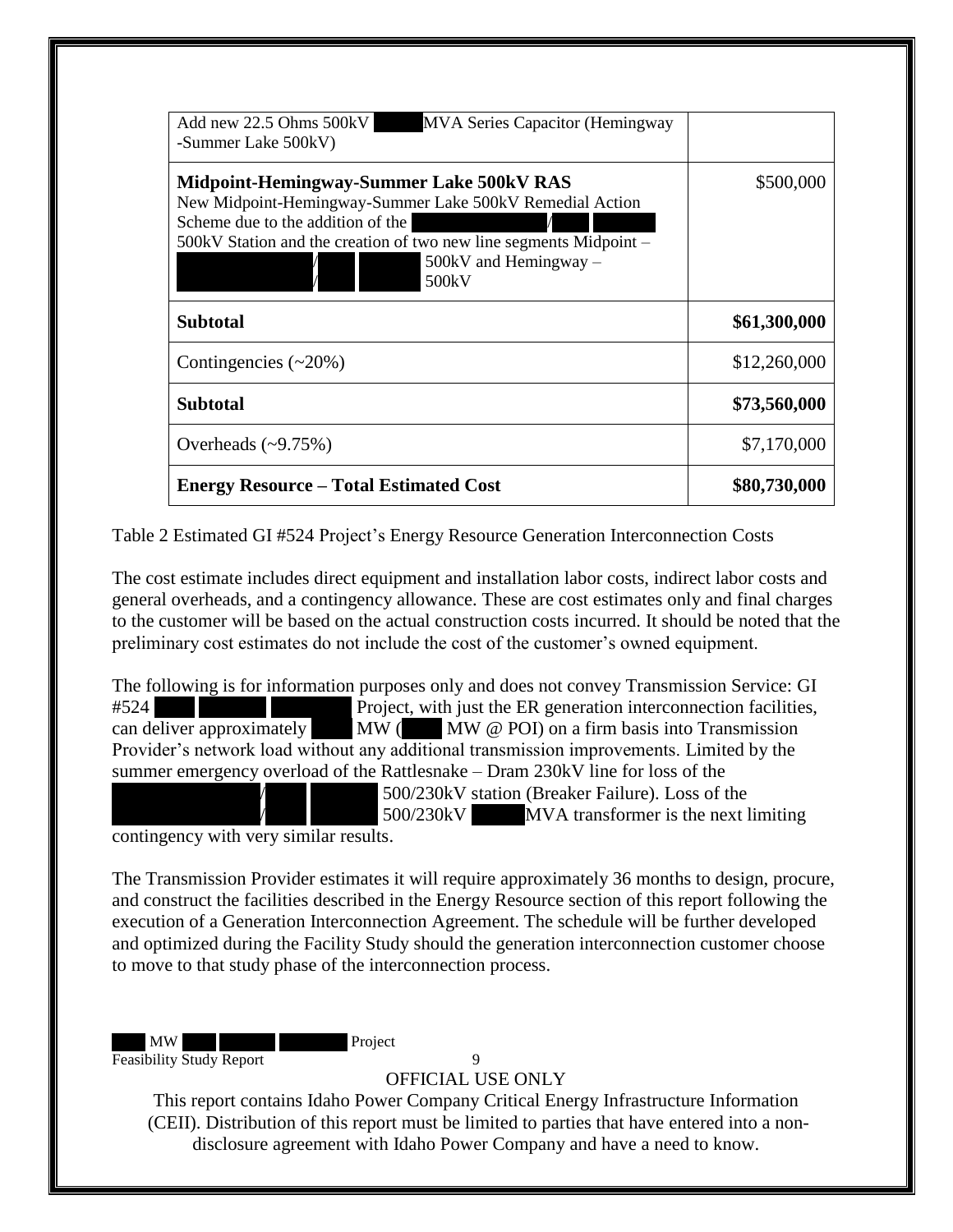### <span id="page-13-0"></span>**6.0 Network Resource (NR) Interconnection Service**

Network Resource Interconnection Service allows the Interconnection Customer to integrate its Generating Facility with the Transmission Provider's Transmission System in a manner comparable to that in which the Transmission Provider integrated its generating facilities to serve native load customers. The transmission system is studied under a variety of severely stressed conditions to determine the transmission improvements/upgrades which are necessary to deliver the aggregate generation in the area of the Point of Interconnection to the Transmission Provider's aggregate load. Network Resource Interconnection Service in and of itself does not convey Transmission Service.

### <span id="page-13-1"></span>**6.1 Description of Power Flow Cases**

For the Network Resource Interconnection Service study, two power flow cases were used to study the Transmission Provider's transmission system with westbound and eastbound transmission flows to determine the required Network Transmission Upgrades.

The WECC 2014 Light Summer operating case, approved by WECC on January 16, 2014, was chosen as the initial power flow base case for this feasibility study. It has been extensively modified to represent a shoulder month condition with high wind, solar, and gas generation east of Boise, and high east to west (westbound) transfers (representing Firm Transmission Service provided by the Transmission Provider) across the Transmission Provider's transmission system which generally occurs in the fall. Last, the base case was modified to include network upgrades assigned to projects ahead of GI #524 in the generation interconnection queue.

The second case used for the study is the WECC 2017 Heavy Summer operating case, approved by WECC on September 22, 2016. This case was chosen as an additional power flow base case for this feasibility study to represent a heavy summer operating case. Next, the base case was modified to represent high west to east (eastbound) transfers across the Idaho transmission system during heavy load conditions. Last, the base case was modified to include network upgrades assigned to projects ahead of GI #524 in the generation interconnection queue.

### <span id="page-13-2"></span>**6.2 Network Resource Transmission Upgrades**

From power flow/contingency analysis, the following Network Transmission Upgrades were identified as needed to deliver GI #524 proposed MW of generation to the Transmission Provider's network load and are in addition to the Energy Resource generation interconnection facilities.

## MW Project Feasibility Study Report 10 OFFICIAL USE ONLY This report contains Idaho Power Company Critical Energy Infrastructure Information (CEII). Distribution of this report must be limited to parties that have entered into a nondisclosure agreement with Idaho Power Company and have a need to know. **Westbound (East to West): Rattlesnake – Dram 230kV Line: Rebuild 35.6 miles of 230kV line with MCM ACSR "XXX" Conductor**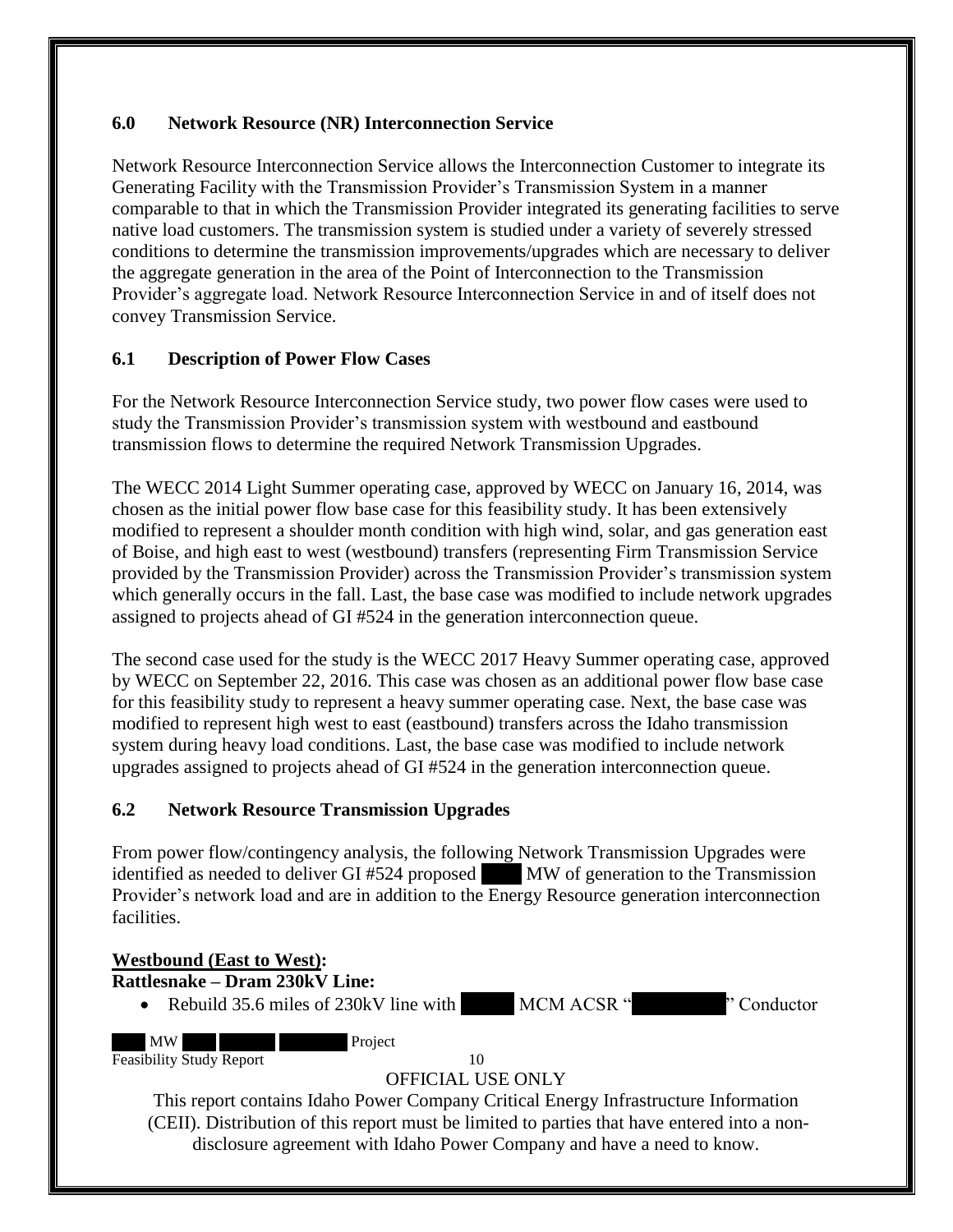#### **Dram – Boise Bench 230kV Line:**

• Rebuild 3.1 miles of 230kV line with MCM ACSR "Y Conductor"

## **Boise Bench – Hubbard 230kV Line Loop in-and-out of Dram Station (Creating Boise Bench – Dram #2 230kV and Dram – Hubbard 230kV Lines):**

• Build 1.25 miles 230kV Double Circuit Line with MCM ACSR " Conductor

#### **Dram 230kV Station:**

• Two new 230kV Line Terminals (Dram – Boise Bench #2 230kV and Dram – Hubbard 230kV Lines)

### **Eastbound (West to East):**

### **Justice – Mountain Air Tap 230kV Line:**

• Rebuild 31.7 miles of 230kV line with MCM ACSR "X" Conductor

### **Lower Malad – King 138kV Line:**

• Rebuild 1.8 miles of 138kV line with MCM ACSR "<sup>y</sup> Conductor

### <span id="page-14-0"></span>**6.3 Network Resource Cost Estimate**

In Table 3 below is a summary of the Network Transmission generation interconnection facilities and conceptual costs required to interconnect the  $GI \#524$   $\Box$  Project to the Transmission Provider's transmission system as a Network Resource.

| <b>Network Resource Transmission Upgrades:</b>                                                            | Cost         |
|-----------------------------------------------------------------------------------------------------------|--------------|
| Rattlesnake – Dram 230kV Line<br><b>MCM ACSR</b><br>Rebuild 35.6 miles of 230 kV line with<br>"Conductor" | \$18,500,000 |
| Dram – Boise Bench 230kV Line<br><b>MCM ACSR</b><br>Rebuild 3.1 miles of 230kV line with<br>"Conductor"   | \$2,500,000  |
| Boise Bench – Hubbard 230kV Line Loop in-and-out of Dram<br><b>Station</b>                                | \$1,000,000  |

MW Project Feasibility Study Report 11

OFFICIAL USE ONLY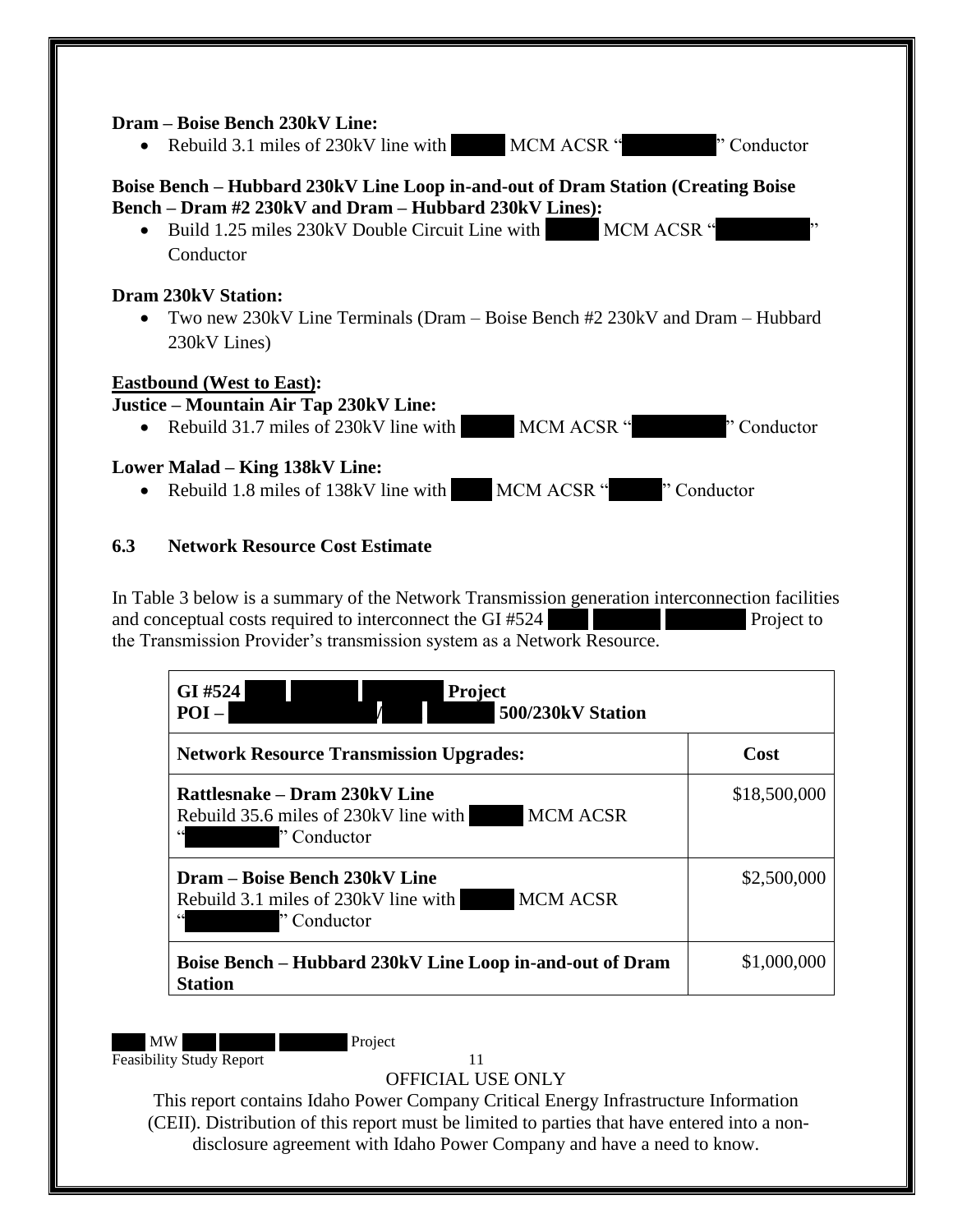| <b>MCM</b><br>Build 1.25 miles 230kV Double Circuit Line with<br>ACSR "<br>"Conductor"                          |               |
|-----------------------------------------------------------------------------------------------------------------|---------------|
| <b>Dram 230kV Station</b><br>Add two 230kV Line Terminals                                                       | \$1,800,000   |
| Justice – Mountain Air Tap 230kV Line<br>Rebuild 31.7 miles of 230kV line with<br><b>MCM ACSR</b><br>"Conductor | \$15,600,000  |
| Lower Malad – King 138kV Line<br>MCM ACSR "<br>Rebuild 1.8 miles of 138kV line with<br>Conductor                | \$525,000     |
| <b>Subtotal</b>                                                                                                 | \$39,925,000  |
| Contingencies $(\sim 20\%)$                                                                                     | \$7,985,000   |
| <b>Subtotal</b>                                                                                                 | \$47,910,000  |
| Overheads $(\sim 9.75\%)$                                                                                       | \$4,670,000   |
| <b>Network Transmission - Total Estimated Cost</b>                                                              | \$52,580,000  |
| Energy Resource – Total Estimated Cost                                                                          | \$80,730,000  |
| <b>Network Resource – Total Estimated Cost</b>                                                                  | \$133,310,000 |

<span id="page-15-1"></span>Table 3 Estimated GI #524 Project's Network Resource Generation Interconnection Costs

The cost estimate includes direct equipment and installation labor costs, indirect labor costs and general overheads, and a contingency allowance. These are cost estimates only and final charges to the customer will be based on the actual construction costs incurred. It should be noted that the preliminary cost estimates do not include the cost of the customer's owned equipment.

The Transmission Provider estimates it will require approximately 36 months to design, procure, and construct the facilities described in the Network Resource section of this report following the execution of a Generation Interconnection Agreement. The schedule will be further developed and optimized during the Facility Study should the generation interconnection customer choose to move to that study phase of the interconnection process.

### <span id="page-15-0"></span>**7.0 Description of Operating Requirements**

MW Project Feasibility Study Report 12

#### OFFICIAL USE ONLY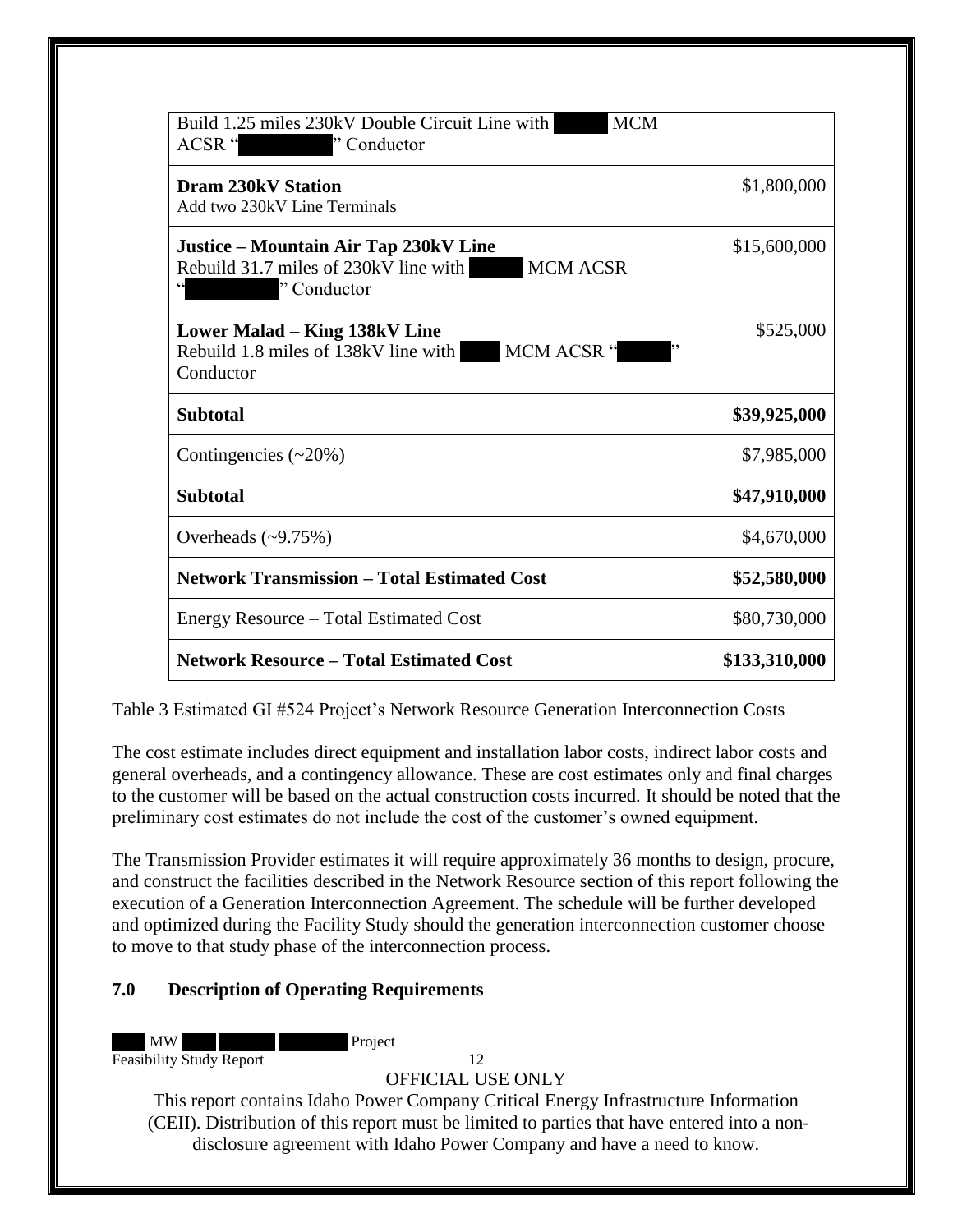The installed reactive power capability of the project must have a power factor operating range of 0.95 leading (absorbing) to 0.95 lagging (supplying) at the POI over the range of real power output (up to maximum output of  $\mathbf{M}\mathbf{W}$ ).

Preliminary power flow analysis indicates that the reactive compensation range of the proposed GI #524 with the assumed/recommended 100MVAr 230kV shunt capacitor installed at the 230kV bus just does have sufficient capacity to provide a 0.95 lagging power factor at the POI ( $\angle$  /  $\angle$  230kV) at full output. And, the leading plant reactive compensation capacity is sufficient to meet the operating requirement of 0.95 leading at the POI ( $\angle$  /  $\angle$  230kV) at full output.

Identification of any additional equipment required at the plant to meet Idaho Power reactive power capability interconnection requirements will be provided in the System Impact Study if the generation interconnection customer chooses to move to the next study phase of the interconnection process.

GI #524 will be required to control voltage in accordance with a voltage schedule as provided by Idaho Power Grid Operations. And, GI #524 will be required to manage the real power output of the MW generation project at the Project's POI.

The project is required to comply with the applicable Voltage and Current Distortion Limits found in IEEE Standard 519-1992 *IEEE Recommended Practices and Requirements for Harmonic Control in Electrical Power Systems*.

Installation of phasor measurement unit devices at the POI and maintenance costs associated with communication circuits needed to stream PMU data will also be required to be provided to interconnect GI #524. The specific costs associated with the IPC requirements for interconnection customers with aggregate facilities larger than 20 MW to provide PMU data to IPC will be identified in the Facility Study should the generation interconnection customer choose to proceed to that phase of the interconnection process. Also, it may be beneficial for for their own modeling compliance requirements to install additional PMU devices at  $\blacksquare$  to monitor the **REDACTED** generations sources (**REDACTED**) separately.

Additional operating requirements for this project may be identified in the System Impact study when it is performed.

### <span id="page-16-0"></span>**8.0 Conclusion**

The feasibility of interconnecting the MW generation project to the Transmission Provider's transmission system with a 500/230kV interconnection to the Midpoint-Hemingway 500kV line with a 230kV line/tie to the  $\overline{230kV}$  station was evaluated. This

MW Project Feasibility Study Report 13

## OFFICIAL USE ONLY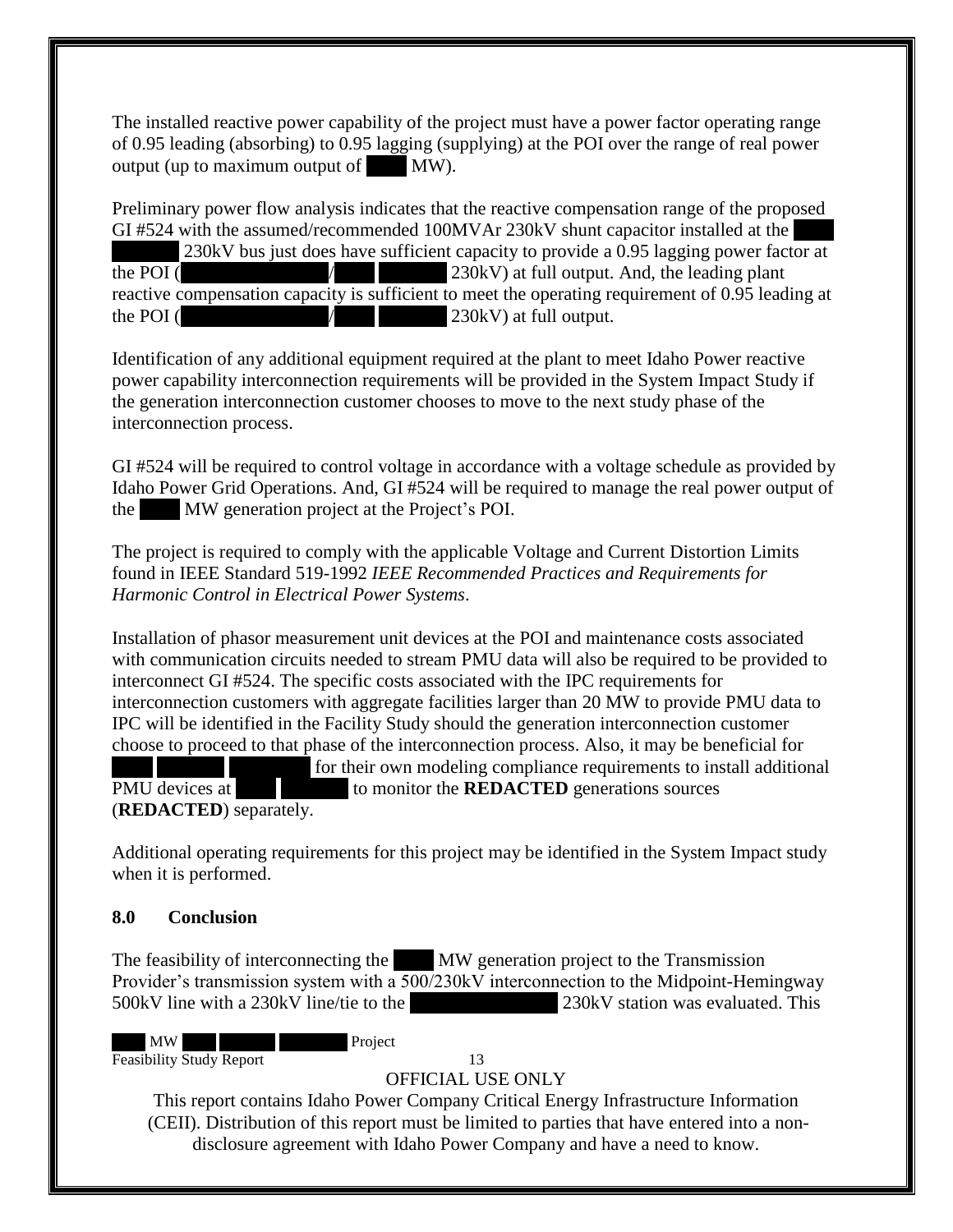station is referred to as the XXXXXXXXXXX/XXX XXXXX 500/230kV station. The Project's

Generation Point of Interconnection (POI) is assumed to be at the  $\vert$  500/230kV station's 230kV bus on the  $\vert$ #1  $&$  #2 230 kV lines.

The Project has chosen in the Feasibility Study to be studied as both an Energy Resource (ER) Interconnection Service and a Network Resource (NR) Interconnection Service. Power flow analysis indicated that interconnecting the XXX XXX Project is feasible. With

MW of generation (**REDACTED**) at  $\blacksquare$ , the Project injected/delivered MW at the POI.

All generation projects in the area ahead of this project in the IPC generation interconnection queue and their associated transmission system improvements were modeled in a preliminary power flow analysis to evaluate the feasibility of interconnecting GI #524. The results and conclusions of this feasibility study are based on the realization of these projects in the unique queue/project order.

The total "Energy Resource Interconnection Service" generation interconnection preliminary cost estimate to interconnect the XXX XXXXX XXXXXX XXXMW Project with a 500/230kV interconnection to the Midpoint-Hemingway 500kV line with a 230kV line/tie to the 230kV station is **\$80,730,000**. The cost estimate includes a new  $500/230$ kV station with a MVA 500/230kV transformer (4 single-phase transformers including spare), 500kV transmission lines to loop the Midpoint-Hemingway 500kV line in-and-out of the new station, a 230kV line to the

station, required 500kV series compensation upgrades at Midpoint and Hemingway 500kV stations, and protection/control/communication equipment costs. Also, the cost estimate includes the cost of new Midpoint-Hemingway-Summer Lake 500kV Remedial Action Scheme with redundant communication to Hemingway and

 $X > 500$ kV Stations due to the addition of the  $X > 500$ kV Station.

The total "Network Resource Interconnection Service" generation interconnection preliminary cost estimate to interconnect the XXX XXX XXX MW Project including identified Network Upgrades transmission improvements is **\$133,310,000**.

Generator interconnection service (either as an Energy Resource or a Network Resource) does not in any way convey any right to deliver electricity to any specific customer or point of delivery. A System Impact Study is required to determine the specific Transmission Network Upgrades required to integrate the project as a Network Resource and to evaluate the system impacts (thermal overload, voltage, transient stability, reactive margin).

MW Project Feasibility Study Report 14

OFFICIAL USE ONLY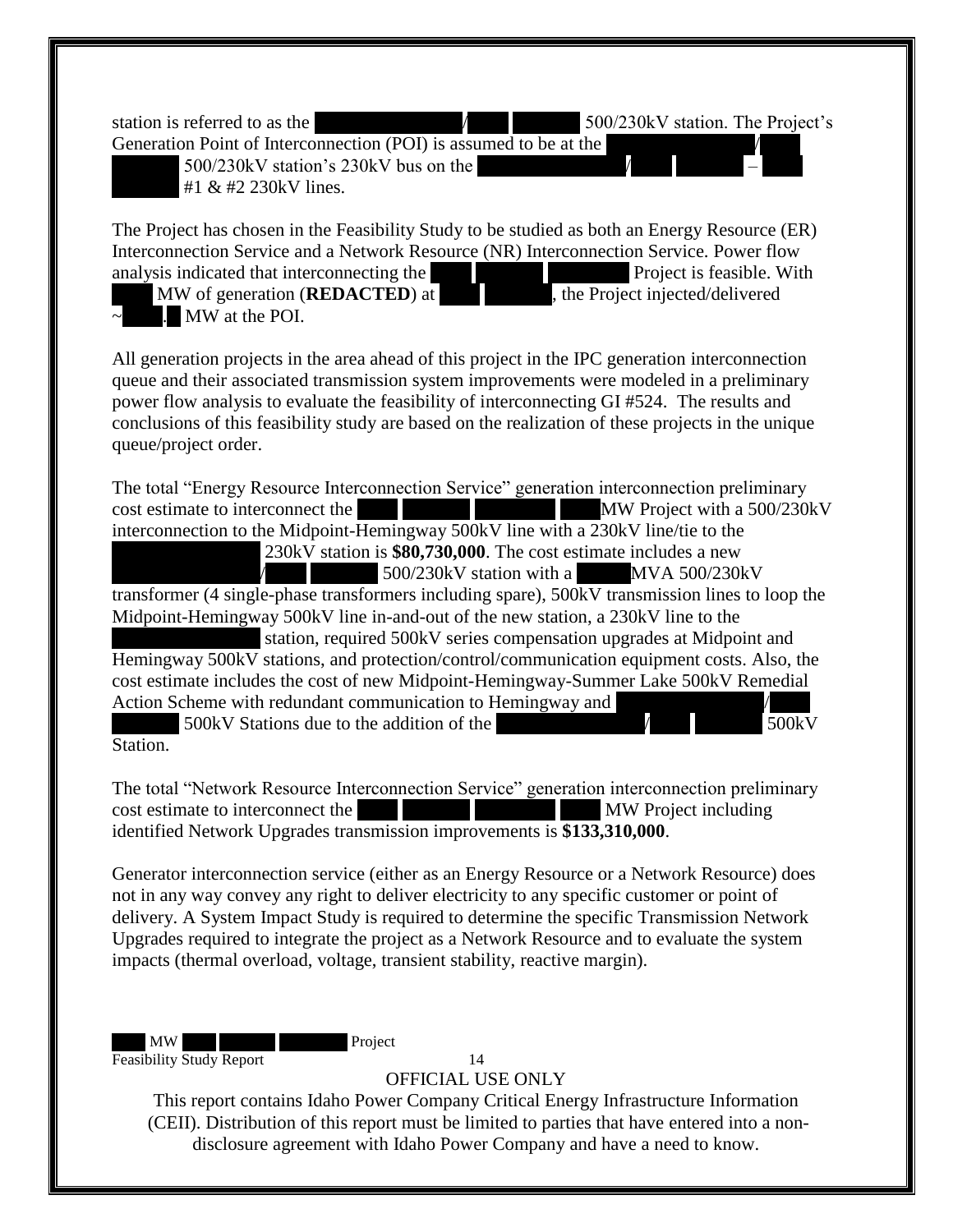## **APPENDIX A**

#### <span id="page-18-1"></span><span id="page-18-0"></span>**A-1.0 Method of Study**

The Feasibility Study plan inserts the Project up to the maximum requested injection into the selected Western Electric Coordinating Council (WECC) power flow case and then, using Power World Simulator or GE's Positive Sequence Load Flow (PSLF) analysis tool, the impacts of the new resource on Idaho Power's transmission system (lines, transformers, etc.) within the study area are analyzed. The WECC and Idaho Power reliability criteria and Idaho Power operating procedures were used to determine the acceptability of the configurations considered. For distribution feeder analysis, Idaho Power utilizes Advantica's SynerGEE Software.

### <span id="page-18-2"></span>**A-2.0 Acceptability Criteria**

The following acceptability criteria were used in the power flow analysis to determine under which system configuration modifications may be required:

The continuous rating of equipment is assumed to be the normal thermal rating of the equipment. This rating will be as determined by the manufacturer of the equipment or as determined by Idaho Power. Less than or equal to 100% of continuous rating is acceptable.

Idaho Power's Voltage Operating Guidelines were used to determine voltage requirements on the system. This states, in part, that distribution voltages, under normal operating conditions, are to be maintained within plus or minus 5% (0.05 per unit) of nominal everywhere on the feeder. Therefore, voltages greater than or equal to 0.95 pu voltage and less than or equal to 1.05 pu voltage are acceptable.

Voltage flicker during starting or stopping the generator is limited to 5% as measured at the point of interconnection, per Idaho Power's T&D Advisory Information Manual.

Idaho Power's Reliability Criteria for System Planning was used to determine proper transmission system operation.

All customer generation must meet IEEE 519 and ANSI C84.1 Standards.

All other applicable national and Idaho Power standards and prudent utility practices were used to determine the acceptability of the configurations considered.

MW Project Feasibility Study Report 15

#### OFFICIAL USE ONLY